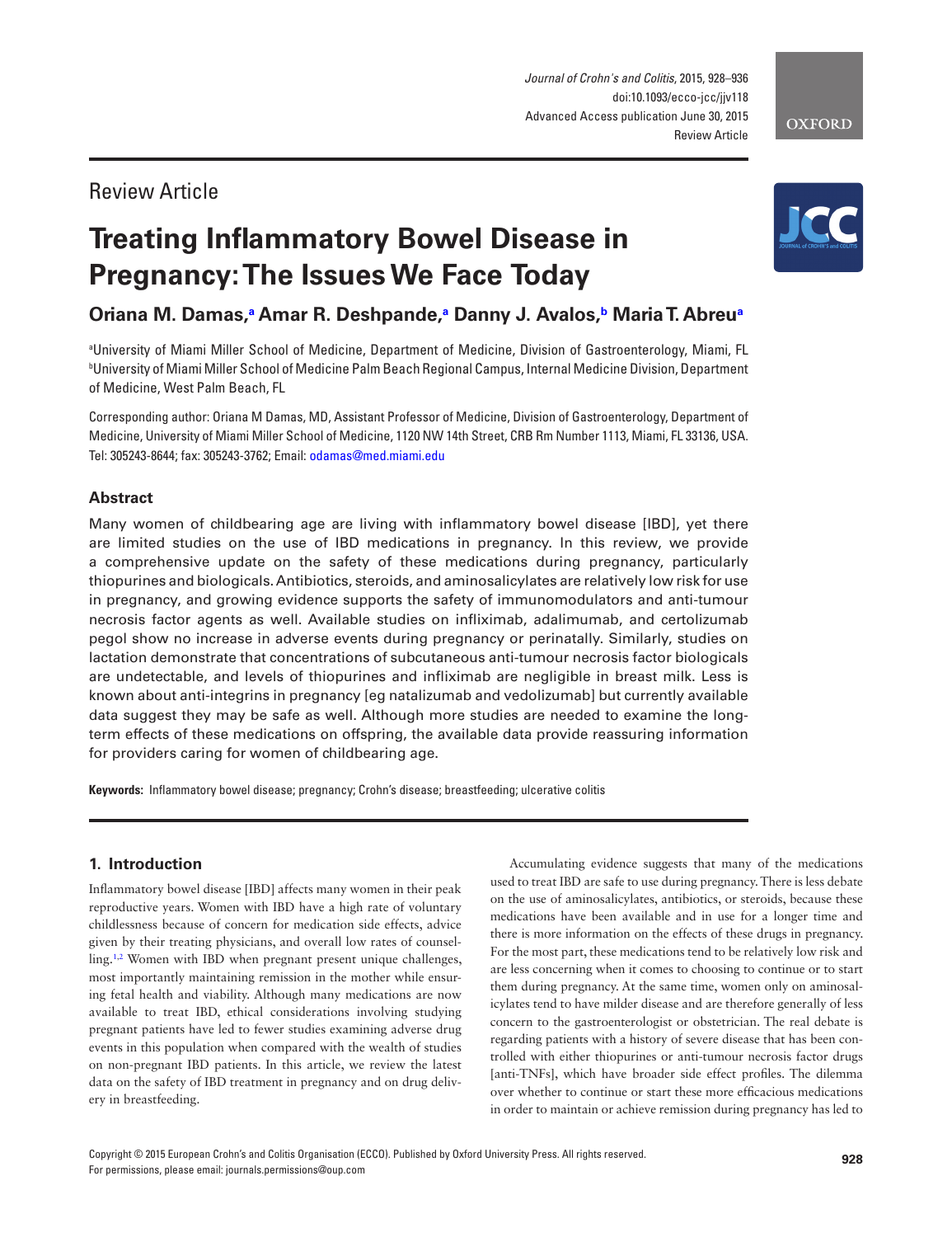many new studies in the past decade, many of which we will review in this article. In general, it appears that despite their known immunosuppressant and theoretical teratogenic effects, these medications have an acceptable side effect profile for both mother and fetus.

The Food and Drug Administration [FDA] traditionally has categorised medications for use in pregnancy as A, B, C, D, or X. Category A medications are those for which controlled studies in animals and pregnant women show no risk in the first trimester and any possible harm to the fetus is rare. Category B drugs show no fetal risk in animals, but either there is no available information in humans or a risk seen in animal studies was not confirmed in controlled studies on pregnant humans in the first trimester. Category C drugs either show adverse events in animal studies with no available controlled studies in humans, or there are no studies in either humans or animals; these drugs should only be used when the benefits outweigh risks. Category D drugs have studies showing fetal risk; recommendations are to use these only if benefits strongly outweigh risks. Category X drugs are contraindicated in pregnancy because studies on animals or humans show teratogenic defects[.3](#page-6-2) Although we will refer to the FDA categorisation of IBD-related medications, these are suboptimal in the population of pregnant IBD patients given the absence of studies in this particular subgroup. In addition, most recently the FDA has announced that it will change labelling of drug categories in pregnancy by removing letter categories [A,B,C,D, or X] and replacing these with risk summary information on drugs, clinical considerations, and available data on use of medications in pregnancy[.4](#page-6-3) [Table 1](#page-1-0) provides a summary of recommendations regarding administration of medications during pregnancy according to both FDA categories and the new recommended FDA medication categories.

<span id="page-1-0"></span>**Table 1.** Evidence-based safety of inflammatory bowel disease medications used at pre-conception, pregnancy and lactation.

| Medications                  | Male and female fertility                                                   | Pregnancy [labour and<br>delivery]                                            | Placental transfer Lactation |                                                         | FDA label    |
|------------------------------|-----------------------------------------------------------------------------|-------------------------------------------------------------------------------|------------------------------|---------------------------------------------------------|--------------|
| $5 - ASAs$                   |                                                                             |                                                                               |                              |                                                         |              |
| Mesalamine [oral]            | Low risk                                                                    | Low risk                                                                      | Yes                          | Low risk                                                | B            |
| Asacol/ Asacol HD            | Low risk                                                                    | Low risk but contains<br><b>DBP</b>                                           | Yes                          | Low risk                                                | $\mathsf{C}$ |
| Sulfasalazine                | Oligospermia Į motility in men                                              | Low risk, 1folic acid                                                         | Yes                          | Low risk                                                | B            |
| Immunomodulators             |                                                                             |                                                                               |                              |                                                         |              |
| Cyclosporine                 | Limited data in transplant<br>patients, may be low risk                     | Low risk                                                                      | Yes                          | Contraindicated                                         | $\mathsf{C}$ |
| Methotrexate                 | Stop optimally 3 months prior<br>in men, stop ~6 months prior in<br>females | Contraindicated                                                               | Yes                          | Contraindicated                                         | Χ            |
| Thiopurines                  | Low risk                                                                    | Low risk                                                                      | Yes                          | Low risk, breastfeeding after 4 h                       | D            |
| Oral steroids                |                                                                             |                                                                               |                              |                                                         |              |
| Prednisolone                 | Low risk                                                                    | Low risk, risk of<br>low birthweight and<br>gestational diabetes              | Yes                          | Low risk, breastfeeding after 4 h                       | $\mathsf{C}$ |
| Budesonide                   | Low risk                                                                    | Likely compatible                                                             | Yes                          | Low risk                                                | C            |
| <b>Biologicals</b>           |                                                                             |                                                                               |                              |                                                         |              |
| Adalimumab                   | Low risk                                                                    | Most likely safe<br>throughout but<br>recommended to stop<br>in 3rd trimester | Yes                          | Low risk                                                | B            |
| Certolizumab                 | Low risk                                                                    | Low risk, can continue<br>throughout pregnancy                                | Minimal                      | Low risk                                                | B            |
| Infliximab                   | Low risk                                                                    | Most likely safe<br>throughout but<br>recommended to stop<br>in 3rd trimester | Yes                          | Low risk                                                | B            |
| Golimumab                    | Low risk                                                                    | Most likely safe<br>throughout but<br>recommended to stop<br>in 3rd trimester | Yes                          | Low risk                                                | B            |
| Natalizumab                  | Limited human data                                                          | Limited human data                                                            | Possible                     | Limited human data                                      | C            |
| Vedolizumab                  | Limited human data                                                          | Limited human data,<br>appears to be safe in<br>animal studies                | Possible                     | No human data, detected in milk of<br>lactating monkeys | B            |
| Antibiotics<br>Metronidazole | Avoid                                                                       | Avoid 1st trimester                                                           | Yes                          | Avoid if possible, breastfeeding after B<br>$12 - 24 h$ |              |
| Ciprofloxacin                | $\downarrow$ in motility and viability in men Avoid 1st trimester           |                                                                               | Yes                          | Avoid, breastfeeding<br>after 24 h                      | $\mathsf{C}$ |

FDA, Food and Drug Administration; DBP: dibutyl phthalate; 5-ASA, 5-aminosalicylic acid.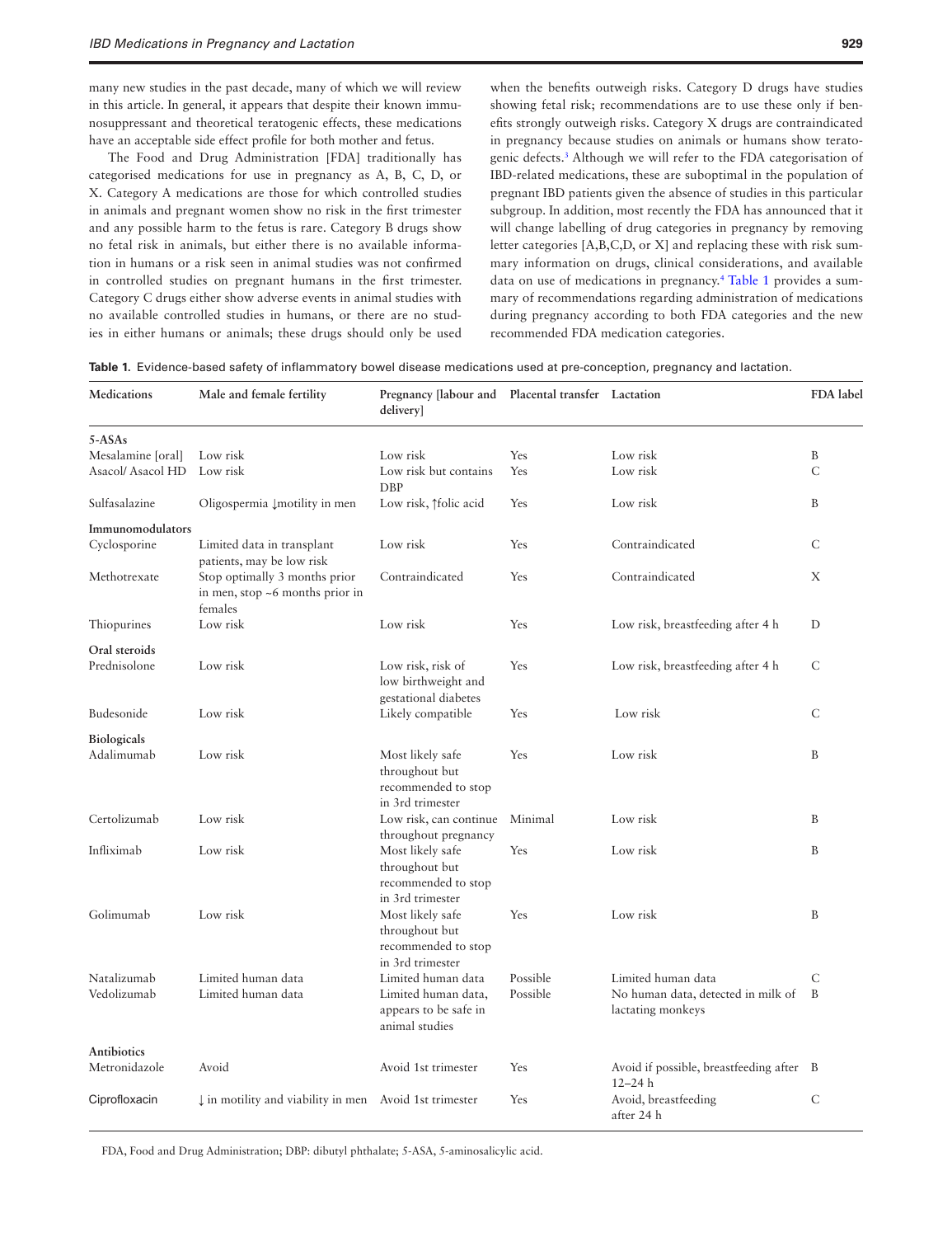#### **2. Aminosalicylates**

Aminosalicylates [5-ASA], particularly sulfasalazine, are one of the earliest classes of medications used to treat IBD, and there are sufficient data on their effects in pregnancy and the fetus. There are many studies which have demonstrated the safety of these drugs [mesalamine, balsalazide, and sulfasalazine] in pregnancy, and they are considered category B for use in pregnancy.<sup>[5](#page-6-4),[6](#page-6-5)[,7](#page-6-6)</sup> A meta-analysis of seven studies, including 642 pregnant IBD patients receiving aminosalicylates and 1158 disease-matched controls, showed no difference in congenital anomalies (odds ratio [OR] 1.16, 95% confidence interval [CI] 0.76– 1.77), stillbirth [OR 2.38, 95% CI 0.65–8.72], spontaneous abortion [OR 1.14, 95% CI 0.65–2.01], preterm delivery [OR 1.35, 95% CI 0.85–2.13], or low birthweight [OR 0.93, 95% CI 0.46–1.85] when compared with pregnant IBD patients without medications[.8](#page-6-7) Similarly, a recent UK study looking at IBD medication prescription in the first trimester of pregnancy found that the odds ratio for any major congenital anomaly in the 551 patients prescribed 5-ASA was only 0.82 [95% CI 0.42–1.61] after adjusting for maternal age, socioeconomic status, and smoking, indicating no increased risk for congenital malformations in patients prescribed aminosalicylates in the crucial first trimester[.9](#page-7-0) Similarly, sulfasalazine is known to cross the placenta but no teratogenicity has been observed; current recommendations are to increase folic acid intake to 2mg/day to minimise the risk of neural tube defects.<sup>5</sup> However, not all aminosalicylates are alike and olsalazine is considered category C because of teratogenic effects in mice and rat studies[.10](#page-7-1) The FDA changed the drug rating of Asacol HD to category C because its coating component, dibutyl phthalate [DBP], showed an increase in urological defects in male offspring and external skeletal defects in animal studies—although the dosage given in these rats was more than 190 times higher than that prescribed to humans.<sup>[5](#page-6-4)[,10](#page-7-1)</sup> These teratogenic abnormalities have not been observed in human observational series. For instance, one study of 117 pregnant women taking Asacol compared fetal outcomes with 156 women taking other aminosalicylates and found no difference in congenital abnormalities [OR 0.65, 95% CI 0.25–1.65].[11](#page-7-2) Taken all together, at this time there is no reason to change a pregnant woman to a different 5-ASA agent if she is in remission. However, women presenting for preconception consultation visits, who are already on Asacol, and those wanting to start this medication *de novo* during pregnancy, should be counselled regarding the small risk of teratogenicity seen in animal studies and be recommended a different 5-ASA agent. Because there are many available 5-ASA brands with similar efficacy, it is relatively easy to choose an agent without DBP in its coating.

#### **3. Antibiotics**

In general, the acceptable drugs of choice to treat infections during pregnancy are penicillins and cephalosporins, which are considered for the most part safe in pregnancy. For instance, in the treatment of pouchitis, Augmentin [amoxicillin/clavulonate, a category B drug] instead of ciprofloxacin is an adequate alternative.[5](#page-6-4) Two prior studies using Augmentin showed no increase in teratogenicity.<sup>12,13</sup> However, as treating gastroenterologists, we must also understand the teratogenic effects of our more commonly used antibiotics [eg nitroimidazoles and fluroquinolones], particularly when weighing their use in active gastrointestinal [GI] infections in the setting of patient allergies and bacterial-resistant strains. Metronidazole is considered a category B drug because despite crossing the placental barrier—studies using higher doses in rats have demonstrated no evidence of harm to the fetus[.14](#page-7-5) Although in one study there was a mild but not statistically significant increase in cleft lip in children of pregnant patients exposed to

metronidazole, recent meta-analyses and cohort studies have not demonstrated any birth defects with the use of metronidazole in pregnant patients[.6](#page-6-5)[,12](#page-7-3),[15,](#page-7-6)[16](#page-7-7)[,17](#page-7-8),[18](#page-7-9) In fact, metronidazole is currently recommended by the Center for Disease Control [CDC] for use in bacterial vaginosis at any stage in pregnancy[.19](#page-7-10) On the other hand, fluoroquinolone use in pregnancy is restricted [category C] because of its historical effect on cartilage and bone formation in animal studies, which could potentially lead to arthropathies in children.<sup>20,21</sup> However, an expert review of published data on the use of ciprofloxacin in pregnancy by TERIS [Teratogen Information System] concluded that, at therapeutic doses, ciprofloxacin is unlikely to result in teratogenicity.[22](#page-7-13) Two other studies composed of 200 and 57 pregnant patients exposed to fluoroquinolones, observed no increase in the development of congenital abnormalities[.20](#page-7-11)[,23](#page-7-14) Therefore, based on more recent studies, fluoroquinolones appear to be safer in pregnancy than historically considered, although the lack of uniform data leads us to believe that it may be safer to use alternative antibiotics if at all possible.<sup>5,24</sup> As with any drug use in pregnancy, it is important to carry out a detailed discussion with the patient of benefits versus risks.

### **4. Corticosteroids**

Corticosteroids are used in pregnancy to treat IBD flares, given growing evidence suggesting the lack of any major teratogenic effects.<sup>5</sup> They are considered relatively safe in pregnancy because, once the drug crosses the placenta, it is rapidly inactivated by the enzyme 11β-hydroxysteroid dehydrogenase type 2 [located in the syncytiocytotrophoblast of the human placenta] into its inactive metabolite, cortisone, thus preventing the pro-apoptotic effects of cortisone. [25](#page-7-16) Prior studies, including case control studies and a meta-analysis, showed an association with cleft palate in women using steroids [mainly used to treat asthma][.26](#page-7-17),[27](#page-7-18) In the meta-analysis, the reported odds ratio for cleft palate in those on steroids was 3.35 [95% CI 1.97–5.69]. Nevertheless, more recently, a retrospective study looking at 209 children born of women with IBD, who were prescribed corticosteroid therapy in their first trimester, demonstrated a similar risk for development of any major congenital anomaly [heart, limb, and genitourinary] when compared with children born of women with IBD but not exposed to corticosteroids [OR 0.48, 95% CI 0.15-1.50][.9](#page-7-0) There is also no evidence of fetal adrenal insufficiency or abnormal T cell function in babies exposed to steroids *in utero.*[28](#page-7-19) Similarly, ilealrelease budesonide and budesonide MMX have not been associated with any teratogenic effects and may be good alternatives in mild to moderate flares in pregnancy [29.](#page-7-20) Large-sample studies looking at the use of inhaled budesonide in asthma in pregnant patients have not identified an increase in postnatal adverse outcomes.<sup>[29](#page-7-20)</sup> However, further studies are needed to confirm their safety in IBD pregnancy as current data are based mainly on small, retrospective studies.<sup>[29](#page-7-20)</sup>

Our most robust prospective data on steroid exposure and pregnancy are from the Pregnancy in Inflammatory bowel disease And Neonatal Outcomes [PIANO] study. This is an ongoing multicentre study at 30 US IBD centres, following patients through pregnancy and infants up to the first 4 years of life. Results presented at Digestive Disease Week in 2014 included information on 969 women who had steroid exposure [oral or intravenous] at one point in their pregnancy and who were followed at 4, 9, and 12 months post-partum. There was no relationship between maternal corticosteroid use and developmental delay or congenital anomalies. There was an increased risk of infection in the first 4 months of life [OR 1.5, 95% CI 0.9–2.7] but this relationship did not persist at 12 months after controlling for breastfeeding. However, it is important to note that whereas corticosteroids did not result in congenital anomalies, steroid use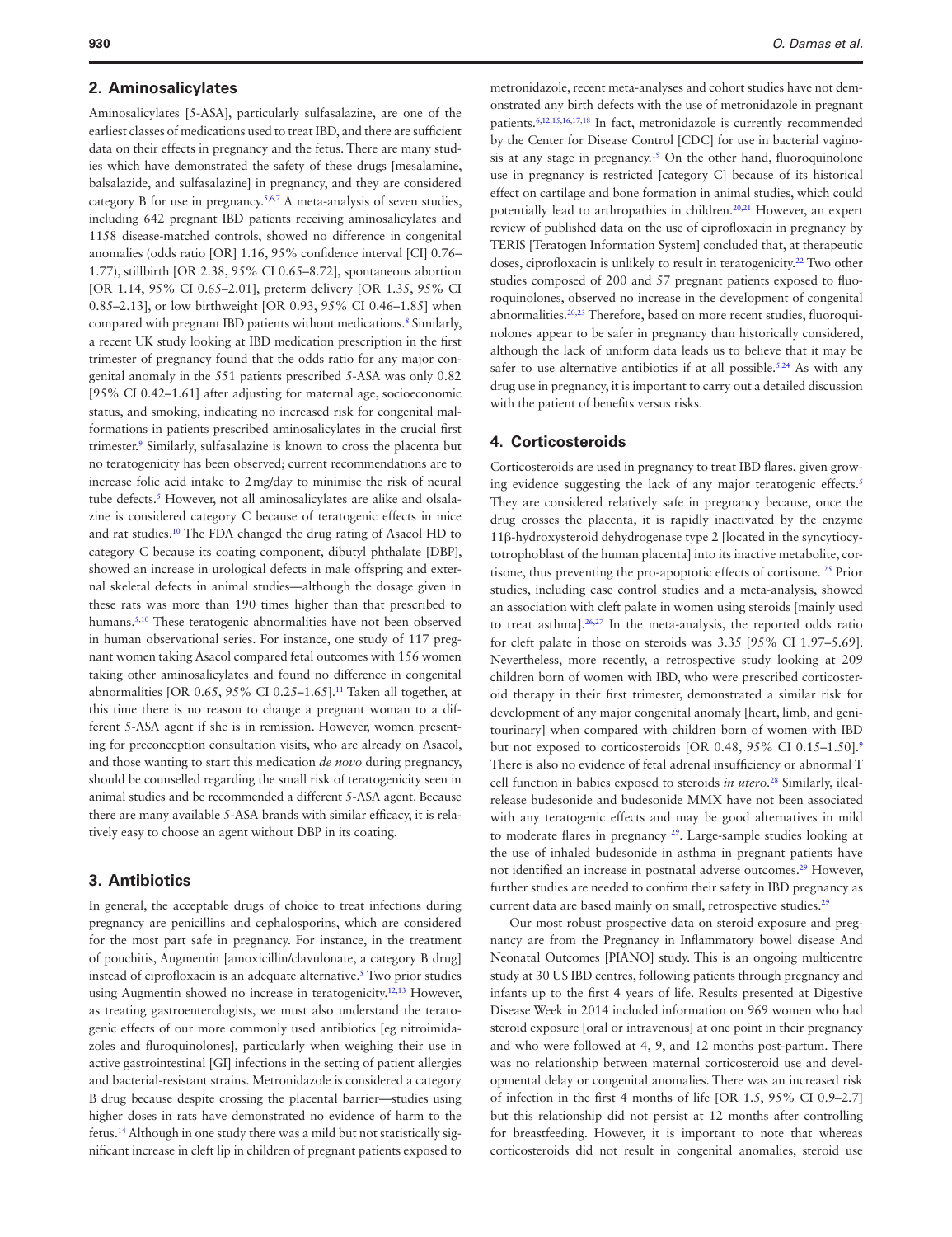was associated with gestational diabetes [adjusted OR 2.8, 95% CI 1.36.0], low birthweight [adjusted OR 2.8, 95% CI 1.36.1], and a non-significant association with preterm birth [adjusted OR 1.8, 95% CI 1.03.1][.30](#page-7-21) In light of the most recent studies, whereas corticosteroid use does not appear to result in major teratogenicity, it does increase the risk of gestational diabetes, $31$  low birthweight, and early infant infections, so it is important to emphasise to our patients that steroids are not a 'safer' alternative to their existing IBD maintenance drugs.

#### **5. Immunomodulators**

Immunomodulators are a class of IBD medications that encompasses the most teratogenic IBD drugs, thalidomide and methotrexate, both of which are contraindicated in pregnancy [category X]. Azathioprine [AZA] and 6-mercaptopurine [6-MP], the most commonly used medications for IBD within this group, are considered category D drugs. However, this designation dates back to when thiopurines were given in high doses for leukaemia. At high doses, data in mice and rats confirmed teratogenicity.<sup>32</sup> Although it is true that trans-placental passive transfer of 6-MP metabolites occurs, the oral bioavailability of AZA and 6-MP appears to be only 47% and 16%, respectively[.32](#page-7-23),[33](#page-7-24)[,34](#page-7-25) Furthermore, drug exposure during the first trimester may be minimal given that the fetal liver does not have inosi-nate pyrophosphorylase, the enzyme that converts AZA to 6-MP.<sup>[5](#page-6-4)</sup>

Results from PIANO, examining a subgroup of pregnant IBD patients exposed to 6-MP or AZA monotherapy, demonstrate that thiopurine use is not associated with an increased rate of spontaneous abortions, congenital anomalies, preterm birth, intra-uterine growth retardation, caesarean section, or neonatal intensive care unit [NICU] stay after adjusting for disease type and disease activity.<sup>[35](#page-7-26)</sup>

Similarly, recent interim analysis from PIANO, looking at developmental milestones in children exposed to immunomodulators, demonstrated no delay in children up to the age of 4 years. Developmental scores in children exposed to immunomodulators were actually slightly higher when compared with children unexposed to either immunomodulators or biologicaals[.36](#page-7-27) Accumulating evidence from other cohort studies suggests similar findings, including no increased rate of infections in children or childhood neoplasia up to 3.8 years of age. $37,38,39,40$  $37,38,39,40$  $37,38,39,40$  $37,38,39,40$  $37,38,39,40$  There are a few smaller studies reporting adverse events associated with thiopurine use. These include one study by Norgard *et al.* on pregnant women with Crohn's disease [CD] in which an increase in preterm births among women using steroids and 6-MP/AZA was reported; however, in this study they were unable to account for disease activity.<sup>41</sup> Similarly, other reports exist of babies exposed to thiopurines resulting in complications of anaemia, pancytopenia and high alkaline phosphatase. In one cohort of 30 pregnant IBD patients on stable dose thiopurines, 16 babies [63%] had anaemia at birth [median haemoglobin 9.25 mmol/l], although these results have not been replicated in larger studies.<sup>[42](#page-7-33)</sup>

Nevertheless, the overwhelming majority of studies support the safety of thiopurines in pregnancy. Results from a study by Cancers Et Surrisque Associé aux Maladies inflammatoires intestinales en France [CESAME] study, a cohort in which a total of 215 IBD pregnancies were recorded [86 exposed to thiopurines, 84 on other medications, and 45 on no medications] found that thiopurine use in pregnancy was again not associated with an increased risk of congenital abnormalities. Increased incidence of prematurity due to thiopurines was not significant and may instead correlate with having IBD.<sup>43</sup> Another study looking at 149 children exposed to immunomodulators in the first trimester of pregnancy, found no increased risk in development of any major congenital anomaly

when compared with children of IBD pregnant patients not exposed to AZA or 6-MP.<sup>[9](#page-7-0)</sup>

Studies looking at outcomes of pregnancies fathered by IBD patients exposed to thiopurines are scarce but overall support the continuation of thiopurines in male patients planning to conceive. A case control study of 46 conceptions exposed to either azathioprine or mercaptopurine and 84 controls [not exposed within 3 months of conception] found no difference between thiopurineexposed and control groups in fecundity, congenital abnormalities, or perinatal outcomes[.44](#page-7-35) Similar findings are reported in cases of transplant patients who fathered children while on thiopurines.<sup>45,[46](#page-7-37)</sup> Only one small study in 2000 showed an increased risk of congenital abnormalities and adverse pregnancy outcomes in pregnancies of fathers taking thiopurines at conception[.47](#page-7-38) However, the validity of this study has been criticised because of concerns regarding the study's small sample size resulting in wide confidence intervals and unequal comparison groups, given the lack of adjustment for important confounders like disease activity and disease type (CD versus ulcerative colitis [UC]).<sup>[47](#page-7-38)[,48](#page-7-39)</sup> Last, a recent meta-analysis inclusive of all available published studies showed no evidence for increased congenital anomalies in children exposed to thiopurines, and demonstrated that thiopurine use by fathers at time of conception was safe.[49](#page-7-40) Therefore, whereas it may be advisable not to start a thiopurine during pregnancy because of the possible maternal side effects including pancreatitis and leukopenia, evidence now suggests that thiopurine drugs as maintenance therapy in the preconception period and during pregnancy are relatively safe.<sup>5</sup>

The two principal calcineurin inhibitors used in IBD are cyclosporine and tacrolimus. Prior studies suggest that cyclosporine is not teratogenic and can be used for steroid-refractory ulcerative colitis in pregnancy. A meta-analysis of 15 studies totalling 410 patients, including patients on cyclosporine post-transplant and for autoimmune diseases, demonstrated that the rate of congenital malformations is the same as in the general population.<sup>50</sup> However, the overall prevalence of prematurity in the cyclosporine group was 56.3%, with an OR for prematurity of 1.52 [95% CI 1.00–2.32]; although these results were not statistically significant, it may suggest an increased risk of prematurity in cyclosporine-using pregnant patients. We can extrapolate from the dearth of data regarding adverse perianatal outcomes in transplant patients on tacrolimus that intake during pregnancy is not associated with increased preg-nancy complications.<sup>[51](#page-7-42)[,52](#page-7-43),53</sup> Studies show tacrolimus crosses the placenta and is excreted in breast milk, but at very low measured concentrations [0.06 μg/kg/day][.5,](#page-6-4)[54](#page-7-45),[55,](#page-7-46)[56](#page-7-47)

#### **6. Anti-TNF-**α **Agents**

Currently there are about 472 described pregnancies exposed to anti-TNF published in the literature.<sup>57</sup> Most published data available on the use of anti-TNFs during pregnancy are based on small studies, including case reports and case series, but interim reports of large registry data continue to provide us with important infor-mation regarding the safety of anti-TNFs in pregnancy.<sup>[31](#page-7-22),58</sup> These ongoing studies in combination suggest that the risk of congenital malformations as a result of anti-TNF exposure during pregnancy is not increased.[57](#page-8-0) Infliximab [IFX], adalimumab [ADA], certolizumab pegol [CZP], and most recently golimumab [GOL], are all considered category B by the FDA.

Interim results from PIANO provide us with some of the most useful information on the safety of anti-TNFs in pregnancy. In this ongoing study, patients were divided into group A [6-MP/AZA],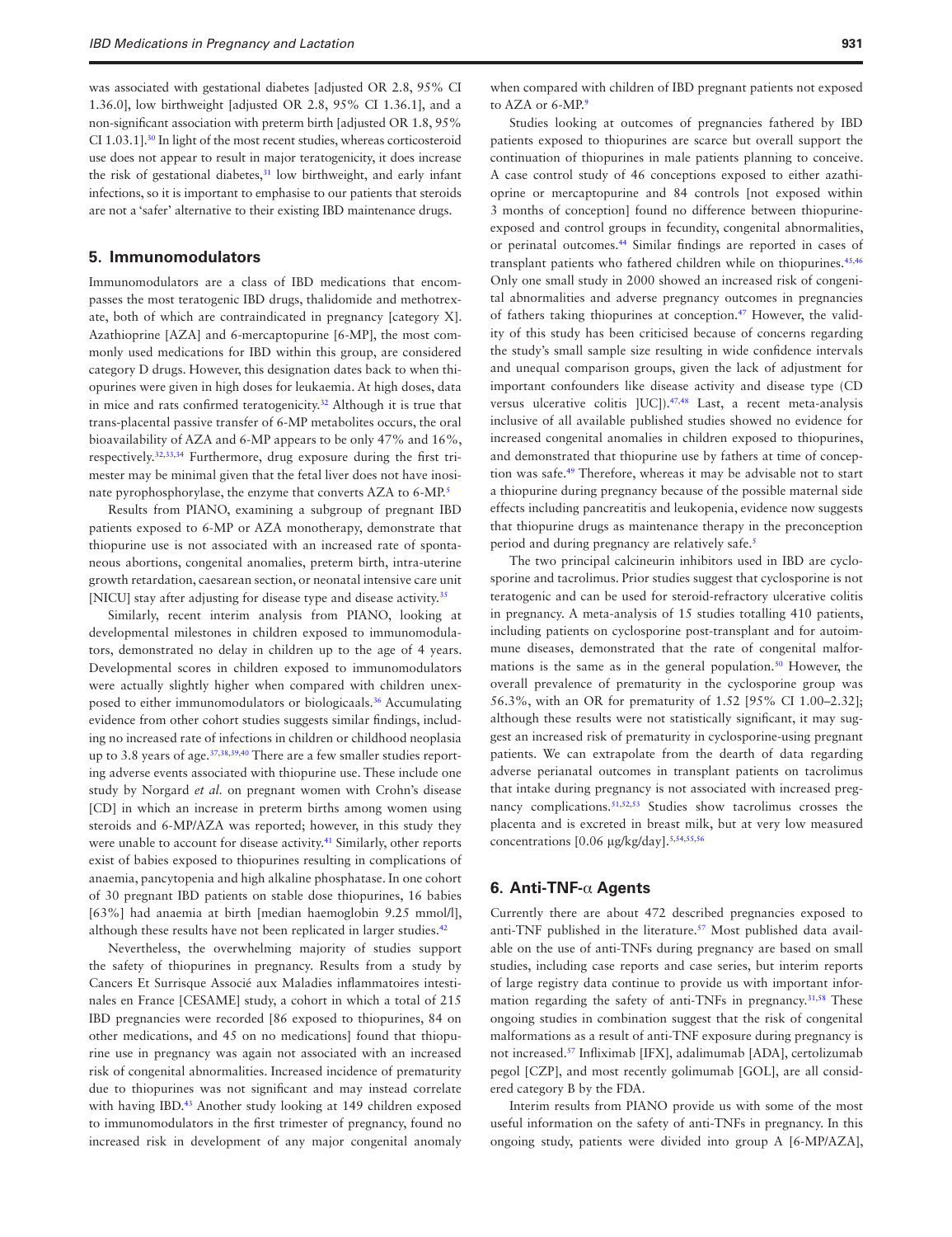group B [IFX, ADA, CZP] and group AB [both thiopurines and anti-TNF], and compared with patients unexposed to either immunomodulators or biologicals during pregnancy. Interim results looking at pregnancy adverse events were last analysed in 1052 women of whom 797 had completed pregnancy [unexposed=337; Group A=265; Group B=102; Group AB=59].<sup>35</sup> Neither thiopurine nor anti-TNF agent use was associated with an increase of spontaneous abortions, congenital anomalies, preterm birth, intra-uterine growth retardation, caesarean section, or NICU stay, after adjusting for disease type [UC or CD] and disease activity; there was a 4.1% rate of spontaneous abortions and a 4.6% rate of congenital anomalies in the exposed groups. There was however, a significant increase in infant infections at 12 months of age in the combination therapy group compared with the unexposed group, risk ratio [RR] 1.50 [1.08–2.09]. Similarly, in an analysis of 1097 women providing safety reports to the FDA adverse event reporting system on the use of TNF-alpha inhibitor during pregnancy, there was no reported increase in maternal and/or fetal adverse events in patients using thiopurine monotherapy, anti-TNF monotherapy, or combination therapy.[59](#page-8-2) Therefore, it appears that the use of anti-TNF agents is relatively safe in pregnancy, albeit with a possible increased infection risk for the baby if combination therapy is used.

Another ongoing prospective study, reported by the Organization for Teratology Information Specialists [OTIS], involves ADA. Interim analysis in 2012 demonstrated that 167 women with CD using ADA had similar rates of spontaneous abortions, stillbirth, preterm deliveries, and congenital malformations compared with diseasematched controls and the general population  $60$ ; similar results were seen in a 2015 OTIS analysis presented at Digestive Disease Week in 2015, looking at 74 ADA-exposed pregnant women with rheumatoid arthritis in their first trimester.<sup>61</sup> These results mirror previous findings from the TREAT Registry [Crohn's Therapy Resource, Evaluation and Assessment Tool] and the Infliximab Safety Database. Lastly, a recent meta-analysis of five cohort studies looked at a total of 1216 participants [349 receiving anti-TNF therapy and 747 matched controls] and found no significant difference in the rates

of total unfavourable pregnancy outcomes [including rates of abortion, preterm birth, or congenital malformations] between pregnant women with IBD who were on anti-TNF-alpha therapy [IFX, ADA, or CZP] and controls [OR 1.00, 95% CI 0.72–1.41][.62](#page-8-5) One limitation of this meta-analysis, however, is the fact that included studies provided inconsistent reports on the timing and administration of anti-TNF during pregnancy. Therefore, whereas the previous studies help to diminish concerns over the safety of anti-TNF administration during pregnancy, they do not address an existing concern over the safety of anti-TNF therapy in the third trimester. This concern is based on a direct correlation observed between the level of measured drug in infants and the timing of delivery of the last dose, the impact of which is still uncertain[.35](#page-7-26),[63,](#page-8-6)[64](#page-8-7)

Previous studies show that most anti-TNFs have increased placental transfer during the third trimester and that drug levels can be pre-sent in the baby at the time of delivery and up to 6 months after [5](#page-6-4)[,65,](#page-8-8)[66](#page-8-9)[,67;](#page-8-10) see [Figure 1.](#page-4-0) This is because most anti-TNFs are immunoglobulin G1 [IgG1] antibodies [IFX, ADA, and GOL] and, in humans, transmission of IgG1 occurs mainly in the third trimester.[65](#page-8-8)[,66](#page-8-9),[68](#page-8-11) CZP, an IgG4-binding pegylated Fab' fragment of an anti-TNF antibody, has less placental transfer compared with IgG1 antibodies because it crosses the placenta by passive diffusion as opposed to the active transfer seen in IgG1 antibodies; see [Figure 2](#page-5-0). [67](#page-8-10),[68](#page-8-11) Therefore, CZP levels measured in infants at birth appear to be very small [<2 ug/ ml] irrespective of timing of dose in the mother.<sup>64</sup> To date, the effects of high infant anti-TNF levels at birth, especially in those not using CZP, are still questioned, particularly as they relate to a possible increased risk of infant infections.

The results from PIANO are edifying regarding this debate. In their latest update in 2014, 422 women were exposed to a biological in the third trimester (214 IFX, 117 ADA, 89 CZP, 9 natalizumab [NTZ]) and compared with 597 either unexposed to anti-TNF or exposed in the first or second but not third trimester [a total of 70]. After controlling for maternal age, preterm birth, and type of biological, it appeared that the risks of infant infections and preterm birth were not based on timing of the biological.<sup>69</sup> This is an important



<span id="page-4-0"></span>**Figure 1.** Anti-TNF drug levels in cord blood were measured in pregnant patients exposed to medications *in utero*. Certolizumab levels were minimal in all cord blood samples measured. Figure created based on study findings from Mahadevan U *et al*. [64](#page-8-7)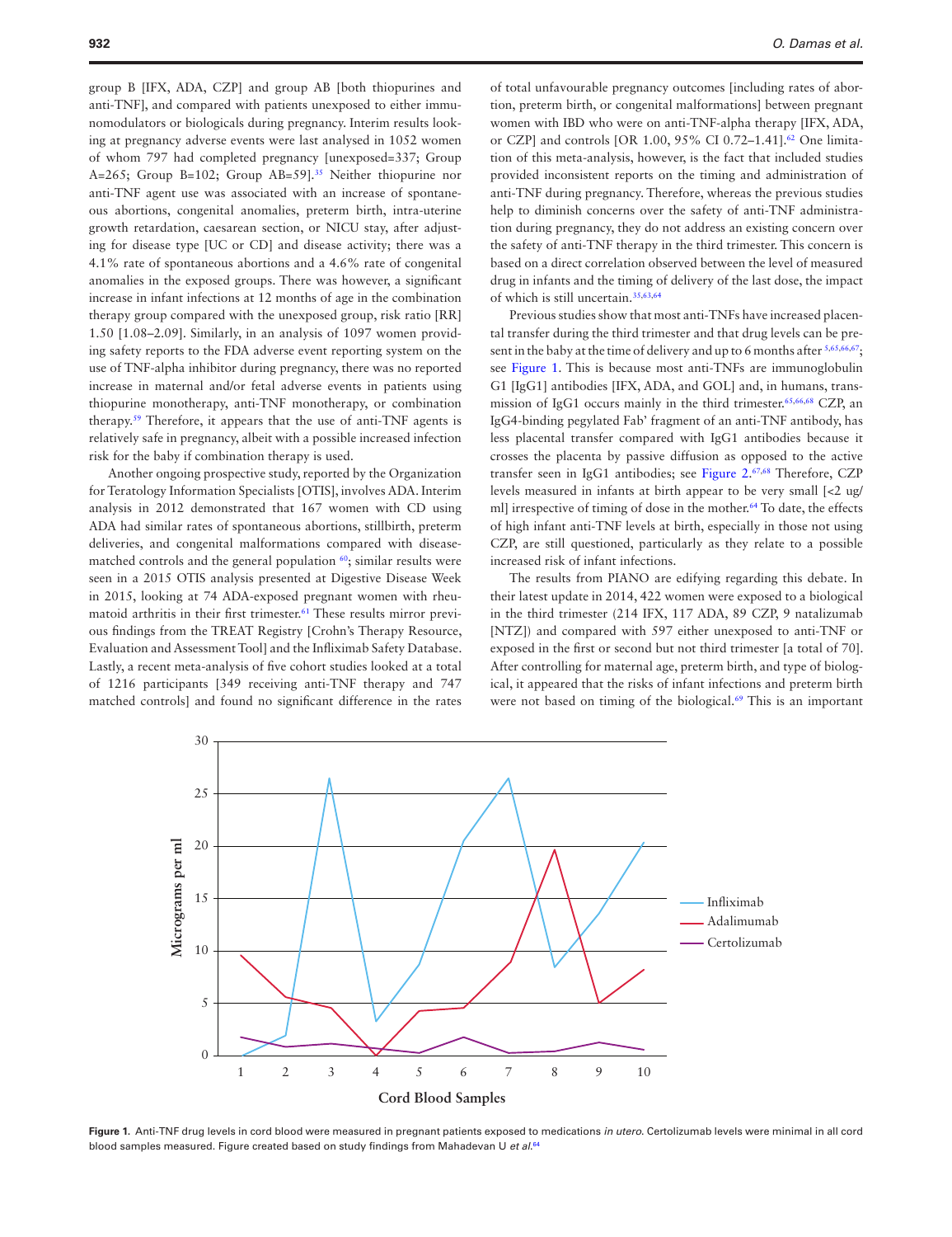

<span id="page-5-0"></span>**Figure 2** The neonatal Fc receptor of IgG [FcRn] is well characterised for the passive placental transfer of humoral immunity from mother to fetus. FcRn binds to the Fc portion of IgG. Infliximab [IFX], adalimumab [ADA] and golimumab [GOL] are anti-TNF IgG1 monoclonal antibodies which contain an Fc portion. Certolizumab is structurally different. It is a pegylated, univalent IgG4 and lacks an Fc portion, resulting in minimal placental transfer. Image adapted by permission from Macmillan Publishers Ltd: Roopenian DC, Akilesh S. FcRn: the neonatal Fc receptor comes of age. Nature Reviews Immunology 2007;7:**7**15–25. Copyright (2007).

finding given that previous to this study, the impact of use of anti-TNF in the third trimester of pregnancy was largely described only in case reports and case series.[70,](#page-8-13)[71](#page-8-14),[72](#page-8-15) Therefore, it is reasonable to conclude that if an IBD patient is at risk for having a flare in the third trimester, it is safe and possibly better for infant outcomes to continue the biological throughout pregnancy or to even consider induction if the patient is biological-naïve.

The more difficult question is what to do with patients who are in remission; currently there is a suggestion that IFX, ADA, and GOL should be stopped in this cohort at 30–32 weeks of gestation, given placental transfer at the end of pregnancy. However, given the most recent evidence accumulating regarding safety of anti-TNFs in pregnancy—even when administered beyond the second trimester—it is increasingly difficult to discontinue anti-TNFs, knowing the possibility that patients could flare in the third trimester without therapy and that this could result in worse adverse patient and infant outcomes. The decision to maintain CZP throughout pregnancy is easier, given its overall low, steady placental transfer, but the decision to continue other anti-TNF agents in stable patients throughout their pregnancy is not common practice. Since ADA and IFX will cross the placenta, for patients in remission clinicians could consider avoiding a dose within the last month before delivery. In addition, European guidelines advocate the discontinuation of anti-TNF therapy at 24 weeks of gestation in a stable mother, given concerns of unknown long-term fetal outcomes as well as data reporting higher anti-TNF cord blood levels as compared with the mother's peripheral blood[.73](#page-8-16),[74](#page-8-17) Although discontinuation of the anti-TNFs during longer

stretches of time is not recommended, a recent study from Baert *etal.* demonstrated that discontinuation of IFX in patients in remission, often during pregnancy, did not result in immunogenicity when the biological was re-initiated[.75](#page-8-18)

One major long-term concern is whether children with high levels of anti-TNF at birth, given their presumed immunosuppression, will have an appropriate response to vaccinations administered within the first year of life. A recent case series examined 25 children exposed to anti-TNFs *in utero* and found that all children vaccinated had a detectable serological response to vaccinations[.76](#page-8-19) Similarly, ongoing studies by Mahadevan *et al*. have shown that despite exposure *in utero* to IFX, infants have appropriate response to vaccines.<sup>77</sup> A case study by Vasiliauskas *et al.* reported a child with high levels of IFX at birth and an appropriate response to vaccinations.<sup>70</sup> Further, there are no adverse events reported of vaccinations in offspring with elevated biological levels at birth except one report of a fatal outcome due to disseminated BCG infection in a fetus exposed to IFX throughout pregnancy[.5](#page-6-4)[,78](#page-8-21) Therefore, given the relatively unknown effects on immunity of the baby with high levels of a biological post-partum, current recommendations are that live vaccines recommended during the first 6 months of life should be avoided until the levels of the biological are undetectable <sup>67</sup>; this includes the vaccine against rotavirus which is normally given at 2, 4 and 6 months and intranasal influenza vaccine. The oral polio vaccine and the BCG vaccine, which are normally administered in developing countries, should also be withheld in the first 6 months of life.<sup>[35](#page-7-26)[,79](#page-8-22),[80](#page-8-23)</sup>

#### **7. Anti-integrins**

To date, there is no published experience with VDZ in pregnant women. Since VDZ came on the market, the use of NTZ in IBD has fallen out of favour because of its rare association with the development of progressive multifocal leukoencephalopathy. The safety of NTZ and VDZ in pregnancy and lactation is relatively unknown and they are labelled categories C and B, respectively. Natalizumab is an IgG4 antibody which should therefore cross the placenta preferentially in the second and third trimester, although not as much as does IgG1[.81](#page-8-24) Consequently, NTZ administration is recommended up to week 3638 of pregnancy; given a similar mechanism of action in VDZ [an IgG1], we believe the same should be true for this medication.

Our current data on the safety of NTZ largely come from cases of multiple sclerosis [MS] patients exposed to this medication. We can perhaps extrapolate from these data that results are similar in patients with VDZ. One study, looking at 164 pregnancies exposed to NTZ [in IBD and MS patients], found no increased incidence of birth defects[.82](#page-8-25) Another study looking at 35 women with MS who were exposed to NTZ during pregnancy found no significant differences in adverse outcomes when compared with the MS group not exposed[.83](#page-8-26) Preliminary data from the Tysabri Pregnancy Exposure Registry in 2011 suggest that the rate of spontaneous abortions and fetal abnormalities are similar to that expected in the general US population, and are not associated with drug-related patterns.<sup>84</sup> In addition, PIANO included six patients on NTZ and noted no increase in congenital abnomalities or abnormal infant development.<sup>35</sup> There are no controlled studies of VDZ in pregnant women.[78](#page-8-21) Similarly to IFX and ADA, it is hypothesised that any adverse effect from VDZ would likely be greater during the second and third trimester of pregnancy, given the mechanism of transfer of IgG1 antibodies across the placenta.<sup>85</sup> At the 2015 European Crohn's and Colitis Organisation [ECCO] meeting, the first descriptive data from the VDZ clinical development programme were reported. Pregnancy outcome data were available on both VDZ-exposed IBD mothers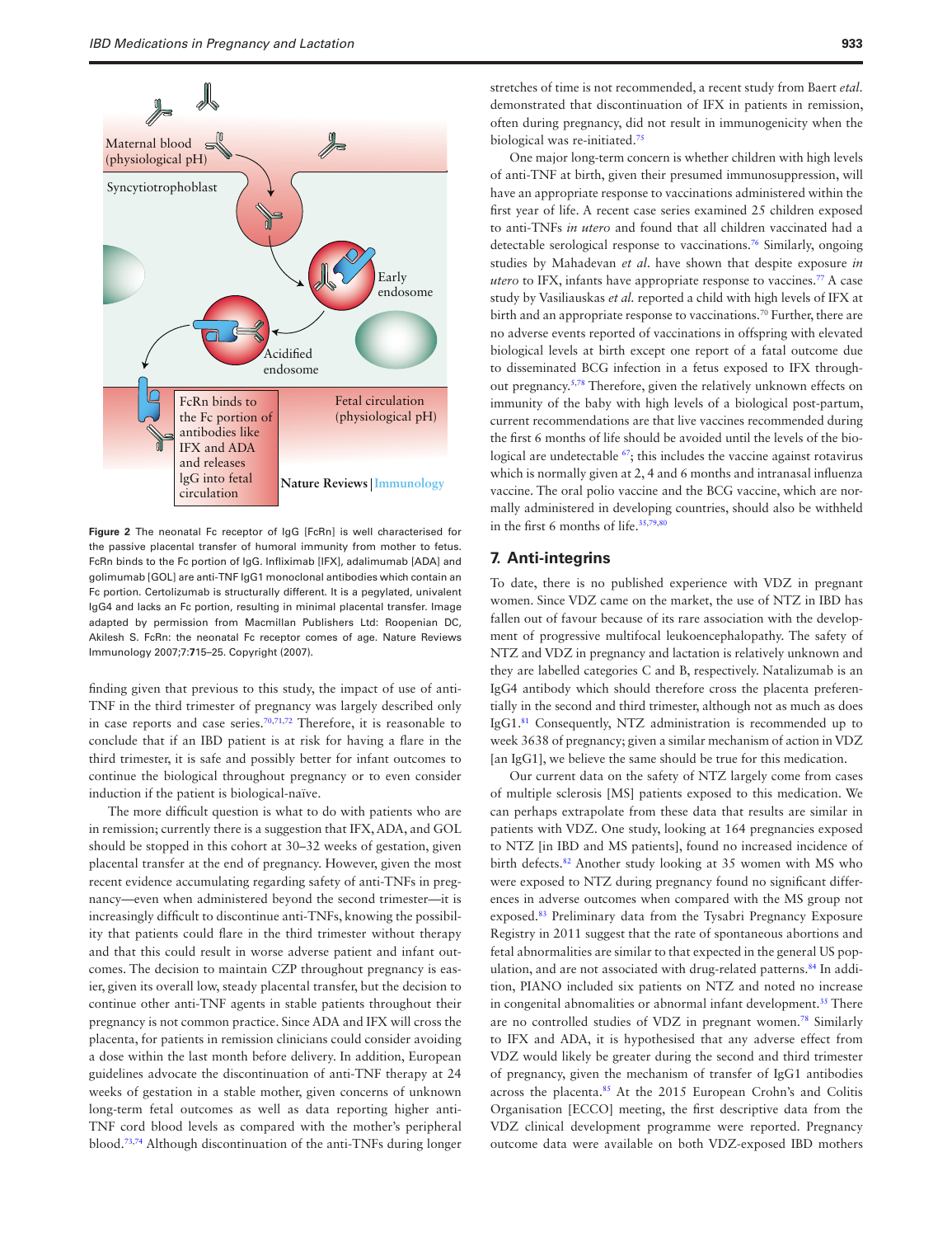and VDZ-exposed partner pregnancies. A total of 47 pregnancies were observed from six clinical studies where either placebo or VDZ was administered. Of the 24 VDZ-exposed pregnancies, 11 resulted in live births of which 1 was premature. A congenital anomaly was seen in one out of the two healthy volunteers exposed to one dose of VDZ pre-conception [although it is reported that this patient had previous spontaneous abortions]. There were 16 VDZ-exposed partner pregnancies and of these there were 9 live births, 2 spontaneous abortions, 2 elective terminations, and 3 undocumented outcomes.<sup>[86](#page-8-29)</sup> This is the first report of VDZ-exposed pregnancies documented in humans, but we are very limited in our ability to draw conclusions given that it is an observational study of multiple clinical trials in which patient groups may have varied in disease type, severity, frequency, and/or dosage of VDZ. We know from previous studies done on rabbits and monkeys exposed to VDZ doses 20 times that of doses in humans that no fetal harm was documented. Administration of VDZ in pregnant monkeys during most of gestation resulted in no teratogenicity or perinatal adverse events in infants followed up to 6 months of age.<sup>[87](#page-8-30)</sup> Therefore, whereas data on animals and preliminary observational data on humans suggest that perhaps VDZ exposure in pregnancy results in no increased risk of complications, further studies to confirm this are needed.

#### **8. Drug Delivery in Breast Milk**

In general, breastfeeding is recommended in all women, including those with IBD.<sup>88</sup> Review of previous studies suggesting an increase in disease activity during breastfeeding showed that once medication use was accounted for, the results were not significant.<sup>89</sup> Medications safe for use in breastfeeding include sulfasalazine, mesalamines, and steroids, although a few reports of diarrhoea in infants exposed to aminosalicylates *in utero* exist.[5](#page-6-4)[,90,](#page-8-33)[91](#page-8-34)[,92](#page-8-35) In general, thalidomide, methotrexate, and cyclosporine are contraindicated in the lactation period because most are known teratogens and all show high drug concentrations when measured in breast milk.<sup>5</sup> Even though a few studies have found that breastfeeding while on tacrolimus is safe, data are limited.<sup>53,[54](#page-7-45),56</sup> In patients taking metronidazole, it is recommended to breastfeed 12-24h after use of the medication.<sup>[5](#page-6-4),[90](#page-8-33)</sup> Information on thiopurines and lactation appears to be favourable, since several studies have observed undetectable levels of these medications in the breast milk. $5,90,93$  $5,90,93$  $5,90,93$  $5,90,93$  In addition, one study measuring levels of azathioprine in breast milk found that the highest levels are seen in the first 4h after medication administration; therefore, it is reasonable to recommend to patients to breastfeed at least 4h after medication is taken; see [Table 1](#page-1-0). [94](#page-8-37)

Studies with anti-TNFs suggest similar favourable results. Physiologically it makes sense that anti-TNF levels in breast milk should be minimal since IgA is the primary immunoglobulin excreted in milk, not IgG [\[Figures 1](#page-4-0) and [2\].](#page-5-0) [70](#page-8-13) In addition, IFX is not absorbed after oral ingestion, and CZP studies appear to suggest the same. Studies quantifying levels of anti-TNF in breast milk demonstrate that drug levels are miniscule, especially if last administration dose is around week 30.<sup>[65,](#page-8-8)[70](#page-8-13),[71,](#page-8-14)[72](#page-8-15)[,74,](#page-8-17)[81](#page-8-24),95</sup> Not surprisingly, preliminary results of PIANO presented in Digestive Disease Week in 2015 demonstrate that breastfed infants of mothers on biologicals have similar rates of growth, milestone achievement, and infection risk compared with non-breastfed infants or unexposed infants.[35](#page-7-26)[,96](#page-8-39) Consequently, the World Congress of Gastroenterology notes that IFX and ADA are compatible with breastfeeding.<sup>85</sup> The American Gastroenterological Association endorses this statement for IFX as well.<sup>85</sup> Data are scarce, however, on newer agents like the anti-integrins. To date, it

is unknown whether VDZ is present in human milk.<sup>87,[97](#page-8-40)</sup> One previous study in lactating monkeys showed detectable levels in the milk excreted, thereby suggesting that breastfeeding while on VDZ should be done with caution.<sup>87</sup>

#### **9. Conclusions**

The health of the mother is the most important factor in ensuring the best perinatal outcome for the infant <sup>[98](#page-8-41)</sup>; it is important to convey this when sharing the decision with the patient to discontinue medica-tions.<sup>99,[100](#page-8-43),[101](#page-8-44)</sup> Many studies now suggest that the drugs used for IBD are low risk for use during pregnancy and even lactation. Studies of developmental outcomes up to 4 years of life are encouraging. It is unlikely that these medications will continue to have long-lived effects once cleared from the infant. Nevertheless, we await long-term immunological functional studies on infants born from mothers on anti-TNFs and thiopurines. The treatment provider must consider all the available evidence and, together with the obstetrician and the patient, decide the best treatment approach on an individual basis. These are discussions best had in advance of a pregnancy—not once a patient is pregnant.

#### **Conflict of Interest**

None to declare.

## **Author Contributions**

OMD: concept and design of the study, acquisition of background literature, interpretation of data, drafting the article, tables and figures, and final approval of the version to be submitted. ARD: concept of the study, interpretation of data, revision of the article for critically important intellectual content, and final approval of the version to be submitted. DJA: acquisition of background literature, interpretation of data, drafting the article, and final approval of the version to be submitted. MTA: revision of the article, figures, and tables for critically important intellectual content, and final approval of the version to be submitted.

#### **References**

- <span id="page-6-0"></span>1. Zelinkova Z, Mensink PB, Dees J. Reproductive wish represents an important factor influencing therapeutic strategy in inflammatory bowel diseases. *Scand J Gastroenterol* 2010;**45**:46–50.
- <span id="page-6-1"></span>2. Mountifield RE, Prosser R, Bampton P, Muller K, Andrews JM. Pregnancy and IBD treatment: This challenging interplay from a patients' perspective. *J Crohns Colitis* 2010;**4**:176–82.
- <span id="page-6-2"></span>3. Food and Drug Administration. *Pregnancy and Lactation Labeling*. http:// depts.washington.edu/druginfo/Formulary/Pregnancy.pdf Accessed June 12, 2011.
- <span id="page-6-3"></span>4. Food and Drug Administration. *Content and Format of Labeling for Human Prescription Drug and Biological Products; Requirements for Product and Lactation Labeling*. *Fed Regist* 2006;**71**:3922–3997.
- <span id="page-6-4"></span>5. Beaulieu DB, Kane S. Inflammatory BOWEL DISEASE IN PREGNANCY. *Gastroenterol Clin North Am* 2011:399–413.
- <span id="page-6-5"></span>6. Diav-Citrin O, Park YH, Veerasuntharam G, *et al.* The safety of mesalamine in human pregnancy: A prospective controlled cohort study. *Gastroenterology* 1998;**114**:23–8.
- <span id="page-6-6"></span>7. Marteau P, Tennenbaum R, Elefant E, Lémann M, Cosnes J. Fetal outcome in women with inflammatory bowel disease treated during pregnancy with oral mesalazine microgranules. *Aliment Pharmacol Ther* 1998;**12**:1101–8.
- <span id="page-6-7"></span>8. Rahimi R, Nikfar S, Rezaie A, Abdollahi M. Pregnancy outcome in women with inflammatory bowel disease following exposure to 5-aminosalicylic acid drugs: a meta-analysis. *Reprod Toxicol* 2008;**25**:271–5.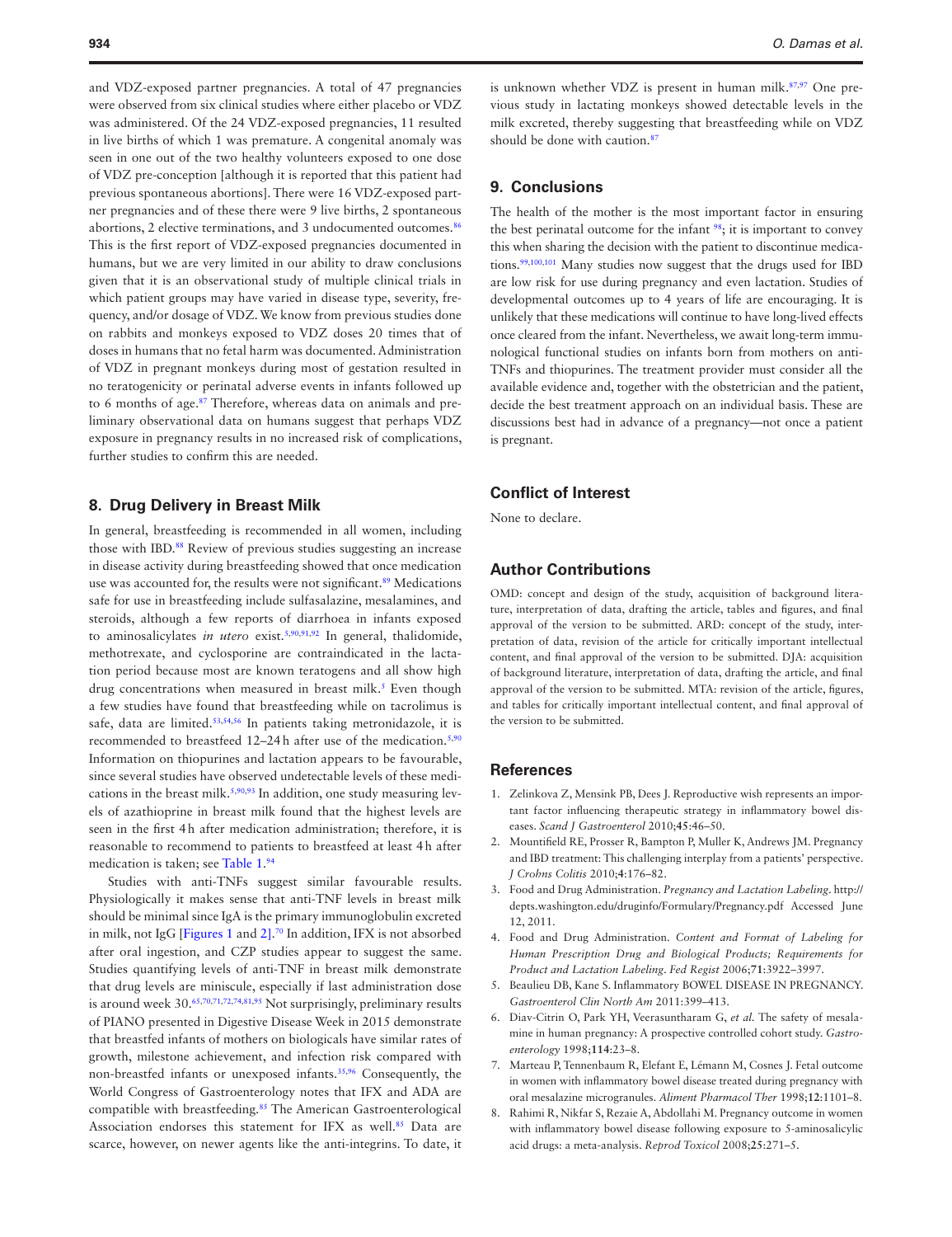- <span id="page-7-0"></span>9. Ban L, Tata LJ, Fiaschi L, Card T. Limited risks of major congenital anomalies in children of mothers with IBD and effects of medications. *Gastroenterology* 2014;**146**:76–84.
- <span id="page-7-1"></span>10. Food and Drug Administration. *Olsalazine Drug Safety Database*. http:// www.accessdata.fda.gov/drugsatfda\_docs/label/2009/019715s027lbl.pdf. Accessed June 25, 2009.
- <span id="page-7-2"></span>11. Singh A, Martin CF, Kane S V *et al.* Is asacol use associated with congenital anomalies? Results from a nationwide prospective pregnancy registry. *Gastroenterology* 2015;**144**:S379.
- <span id="page-7-3"></span>12. Czeizel AE, Rockenbauer M. A population based case-control teratologic study of oral metronidazole treatment during pregnancy. *Br J Obst Gynaecol* 1998;**105**:322–7.
- <span id="page-7-4"></span>13. Berkovitch M, Diav-Citrin O, Greenberg R, *et al.* First-trimester exposure to amoxycillin/clavulanic acid: A prospective, controlled study. *Br J Clin Pharmacol* 2004;**58**:298–302.
- <span id="page-7-5"></span>14. Food and Drug Administration. *Metronidazole Drug Safety Database*. http:// www.accessdata.fda.gov/drugsatfda\_docs/label/2010/020868s008lbl.pdf Accessed January 5, 2015.
- <span id="page-7-6"></span>15. Burtin P, Taddio A, Ariburnu O, Einarson TR, Koren G. Safety of metronidazole in pregnancy: a meta-analysis. *Am J Obstet Gynecol* 1995;**172**:525–9.
- <span id="page-7-7"></span>16. Caro-Patón T, Carvajal A, Martin de Diego I, Martin-Arias LH, Alvarez Requejo A, Rodríguez Pinilla E. Is metronidazole teratogenic? A metaanalysis. *Br J Clin Pharmacol* 1997;**44**:179–82.
- <span id="page-7-8"></span>17. Piper JM, Mitchel EF, Ray WA. Prenatal use of metronidazole and birth defects: no association. *Obstet Gynecol* 1993;**82**:348–52.
- <span id="page-7-9"></span>18. Sørensen HT, Larsen H, Jensen ES, *et al.* Safety of metronidazole during pregnancy: a cohort study of risk of congenital abnormalities, preterm delivery and low birth weight in 124 women. *J Antimicrob Chemother* 1999:854–6.
- <span id="page-7-10"></span>19. Center for Disease Control and Prevention. *Diseases Characterized by Vaginal Discharge. STD Treatment Guidelines 2010*. 2011. [http://www.](http://www.cdc.gov/std/treatment/2010/vaginal-discharge.htm) [cdc.gov/std/treatment/2010/vaginal-discharge.htm](http://www.cdc.gov/std/treatment/2010/vaginal-discharge.htm) Accessed January 5, 2015.
- <span id="page-7-11"></span>20. Loebstein R, Addis A, Ho E, *et al.* Pregnancy outcome following gestational exposure to fluoroquinolones: A multicenter prospective controlled study. *Antimicrob Agents Chemother* 1998;**42**:1336–9.
- <span id="page-7-12"></span>21. Niebyl JR. Antibiotics and other anti-infective agents in pregnancy and lactation. *Am J Perinatol* 2003;**20**:405–14.
- <span id="page-7-13"></span>22. Friedman JM, Polifka JE. *Teratogenic Effects of Drugs. A Resource for Clinicians [TERIS]*. Baltimore, MD: Johns Hopkins University Press; 2000.
- <span id="page-7-14"></span>23. Larsen H, Nielsen GL, Schonheyder HC, Olesen C, Sorensen HT. Birth outcome following maternal use of fluoroquinolones. *Int J Antimicrob Agents* 2001;**18**:259–62.
- <span id="page-7-15"></span>24. Yefet E, Salim R, Chazan B, Akel H, Romano S, Nachum Z. The safety of quinolones in pregnancy. *Obstet Gynecol Surv* 2014;**69**:681–94.
- <span id="page-7-16"></span>25. Seckl JR. Prenatal glucocorticoids and long-term programming. *Eur J Endocrinol* 2004;**151**[Suppl]U49–62.
- <span id="page-7-17"></span>26. Rodríguez-Pinilla E, Martínez-Frías ML. Corticosteroids during pregnancy and oral clefts: A case-control study. *Teratology* 1998;**58**:2–5.
- <span id="page-7-18"></span>27. Park-Wyllie L, Mazzotta P, Pastuszak A, *et al.* Birth defects after maternal exposure to corticosteroids: prospective cohort study and meta-analysis of epidemiological studies. *Teratology* 2000;**62**:385–92.
- <span id="page-7-19"></span>28. Kane, SV. *Gender Issues in IBD. GI Grand Rounds*, MI: 2009.
- <span id="page-7-20"></span>29. Cossette B, Beauchesne M-F, Forget A, *et al.* Relative perinatal safety of salmeterol vs formoterol and fluticasone vs budesonide use during pregnancy. *Ann Allergy Asthma Immunol* 2014;**112**:459–64.
- <span id="page-7-21"></span>30. Lin K, Martin CF, Dassopoulos T, *et al.* Pregnancy outcomes amongst mothers with inflammatory bowel disease exposed to systemic corticosteroids: Results of the PIANO Registry. *Gastroenterology* 2015;**146**:S–1.
- <span id="page-7-22"></span>31. Alberta C. Intrapartum corticosteroid use significantly increases the risk of gestational diabetes in women with inflammatory bowel disease. *J Crohns Colitis* 2015;**9**:22330.
- <span id="page-7-23"></span>32. De Boer NKH, Jarbandhan SVA, De Graaf P, Mulder CJJ, Van Elburg RM, Van Bodegraven AA. Azathioprine use during pregnancy: Unexpected intrauterine exposure to metabolites. *Am J Gastroenterol* 2006;**101**:1390–2.
- <span id="page-7-24"></span>33. Chaparro M, Gisbert JP. Transplacental transfer of immunosuppressants and biologics used for the treatment of inflammatory bowel disease. *Curr Pharm Biotechnol* 2011;**12**:765–73.
- <span id="page-7-25"></span>34. Polifka JE, Friedman JM. Teratogen update: Azathioprine and 6-mercaptopurine. *Teratology* 2002:240–61.
- <span id="page-7-26"></span>35. Mahadevan U, Martin CF, Sandler RS, *et al.* PIANO: A 1000 patient prospective registry of pregnancy outcomes in women with IBD exposed to immunomodulators and biologic therapy. *Gastroenterology* 2012;**142**:S–149.
- <span id="page-7-27"></span>36. Mahadevan U, Martin CF, Chambers C, *et al.* Achievement of developmental milestones among offspring of women with inflammatory bowel disease: The PIANO Registry. *Gastroenterology* 2014;**146**:S–1.
- <span id="page-7-28"></span>37. Shim L, Eslick GD, Simring AA, Murray H, Weltman MD. The effects of azathioprine on birth outcomes in women with inflammatory bowel disease [IBD]. *J Crohns Colitis* 2011;**5**:234–8.
- <span id="page-7-29"></span>38. Francella A, Dyan A, Bodian C, Rubin P, Chapman M, Present DH. The safety of 6-mercaptopurine for childbearing patients with inflammatory bowel disease: A retrospective cohort study. *Gastroenterology* 2003;**124**:9–17.
- <span id="page-7-30"></span>39. Moskovitz DN, Bodian C, Chapman ML, *et al.* The effect on the fetus of medications used to treat pregnant inflammatory bowel-disease patients. *Am J Gastroenterol* 2004;**99**:656–61.
- <span id="page-7-31"></span>40. Angelberger S, Reinisch W, Messerschmidt A, *et al.* Long-term follow-up of babies exposed to azathioprine in utero and via breastfeeding. *J Crohns Colitis* 2011;**5**:95–100.
- <span id="page-7-32"></span>41. Nørgård B, Pedersen L, Christensen LA, Sørensen HT. Therapeutic drug use in women with Crohn's disease and birth outcomes: a Danish nationwide cohort study. *Am J Gastroenterol* 2007;**102**:1406–13.
- <span id="page-7-33"></span>42. Jharap B, De Boer N, Stokkers P, *et al.* Intrauterine exposure and pharmacology of conventional thiopurine therapy in pregnant inflammatory bowel disease patients. *Gut* 2014;**63**:451–7.
- <span id="page-7-34"></span>43. Coelho J, Beaugerie L, Colombel JF, *et al.* Pregnancy outcome in patients with inflammatory bowel disease treated with thiopurines: cohort from the CESAME Study. *Gut* 2011;**60**:198–203.
- <span id="page-7-35"></span>44. Teruel C, López-San Román A, Bermejo F, *et al.* Outcomes of pregnancies fathered by inflammatory bowel disease patients exposed to thiopurines. *Am J Gastroenterol* 2010;**105**:2003–8.
- <span id="page-7-36"></span>45. Golby M. Fertility after renal transplantation. *Transplantation* 1970;**10**:201–7.
- <span id="page-7-37"></span>46. Penn I, Makowski E, Droegemueller W, Halgrimson CG, Starzl TE. Parenthood in renal homograft recipients. *JAMA* 1971;**216**:1755–61.
- <span id="page-7-38"></span>47. Rajapakse RO, Korelitz BI, Zlatanic J, Baiocco PJ, Gleim GW. Outcome of pregnancies when fathers are treated with 6-mercaptopurine for inflammatory bowel disease. *Am J Gastroenterol* 2000;**95**:684–8.
- <span id="page-7-39"></span>48. Kane S V. What's good for the goose should be good for the gander 6-MP use in fathers with inflammatory bowel disease. *Am J Gastroenterol* 2000;**95**:581–2.
- <span id="page-7-40"></span>49. Akbari M, Shah S, Velayos FS, Mahadevan U, Cheifetz AS. Systematic review and meta-analysis on the effects of thiopurines on birth outcomes from female and male patients with inflammatory bowel disease. *Inflamm Bowel Dis* 2013;**19**:15–22.
- <span id="page-7-41"></span>50. Bar Oz B, Hackman R, Einarson T, Koren G. Pregnancy outcome after cyclosporine therapy during pregnancy: a meta-analysis. *Transplantation* 2001;**71**:1051–5.
- <span id="page-7-42"></span>51. Baumgart DC, Sturm A, Wiedenmann B, Dignass AU. Uneventful pregnancy and neonatal outcome with tacrolimus in refractory ulcerative colitis. *Gut* 2005;**54**:1822–3.
- <span id="page-7-43"></span>52. Westbrook RH, Yeoman AD, Agarwal K, *et al.* Outcomes of pregnancy following liver transplantation: The King's College Hospital experience. *Liver Transplant* 2015, May 26. doi: 10.1002/lt.24182. [Epub ahead of print.]
- <span id="page-7-44"></span>53. Nevers W, Pupco A, Koren G, Bozzo P. Safety of tacrolimus in pregnancy. *Can Fam Physician* 2014;**60**:905–6.
- <span id="page-7-45"></span>54. Armenti VT, Moritz MJ, Davison JM. Breastfeeding and tacrolimus: is it a reasonable approach? *Expert Rev Clin Immunol* 2013;**9**:623–6.
- <span id="page-7-46"></span>55. French AE, Soldin SJ, Soldin OP, Koren G. Milk transfer and neonatal safety of tacrolimus. *Ann Pharmacother* 2003;**37**:815–8.
- <span id="page-7-47"></span>56. Grimer M. Pregnancy, lactation and calcineurin inhibitors. *Nephrology* 2007;**12**:S98–105.